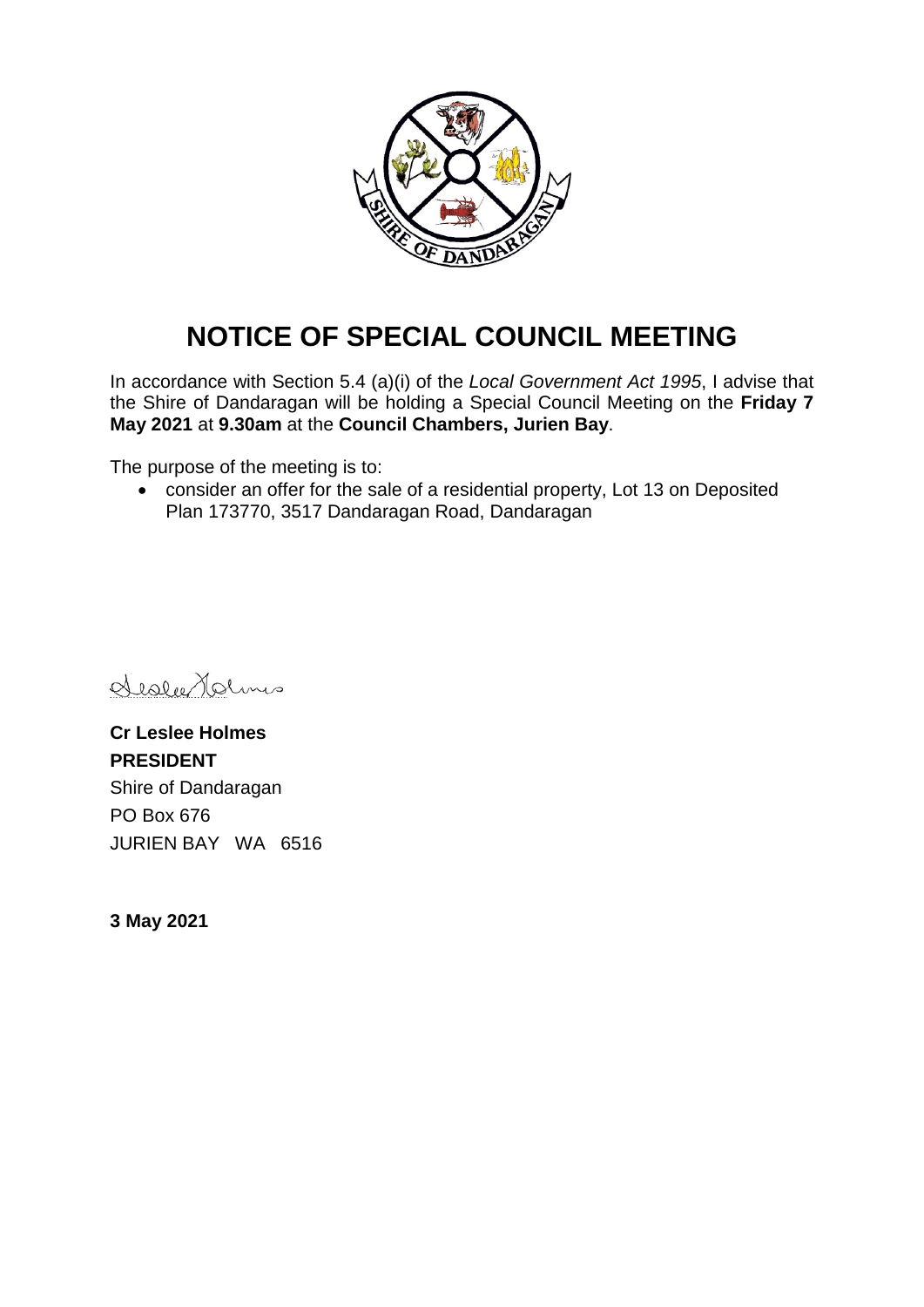

# **NOTICE OF A SPECIAL COUNCIL MEETING**

Dear Council Member,

Please be advised that a Special Council Meeting of the Shire of Dandaragan will be held on Friday **7 May 2021** at the **Council Chambers, Jurien Bay** commencing at **9.30am**.

The purpose of the meeting is to consider an offer for the sale of a residential property, Lot 13 on Deposited Plan 173770, 3517 Dandaragan Road, Dandaragan

Please be advised that your copy of the agenda and business papers for the meeting are attached for your perusal.

**Brent Bailey CHIEF EXECUTIVE OFFICER**

3 May 2021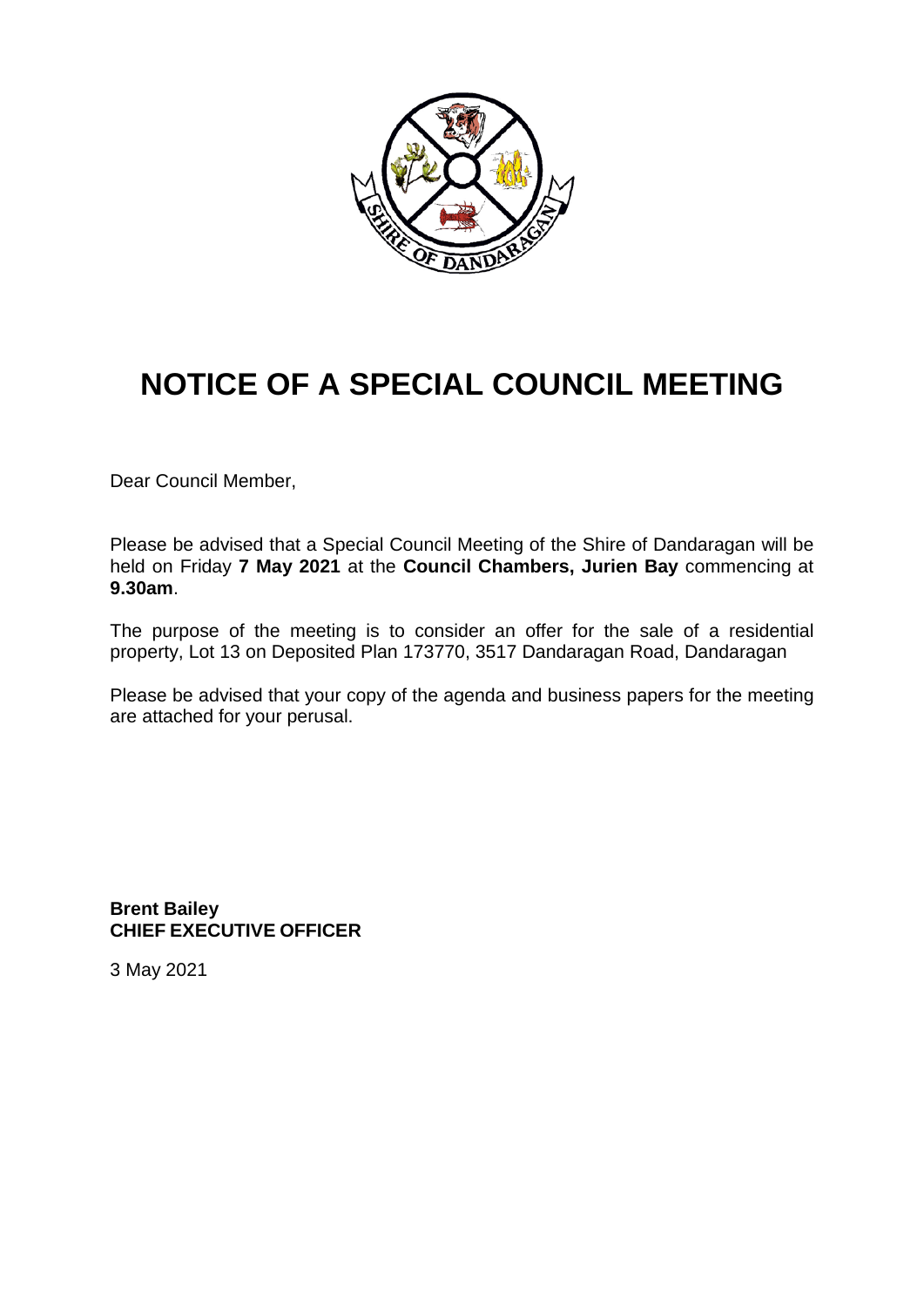



## **PUBLIC AGENDA AND BUSINESS PAPERS**

**for the**

## **SPECIAL COUNCIL MEETING**

**to be held at the** 

**COUNCIL CHAMBERS, JURIEN BAY**

**on**

**FRIDAY 7 MAY 2021**

**COMMENCING AT 9.30AM**

*(THIS DOCUMENT IS AVAILABLE IN LARGER PRINT ON REQUEST)*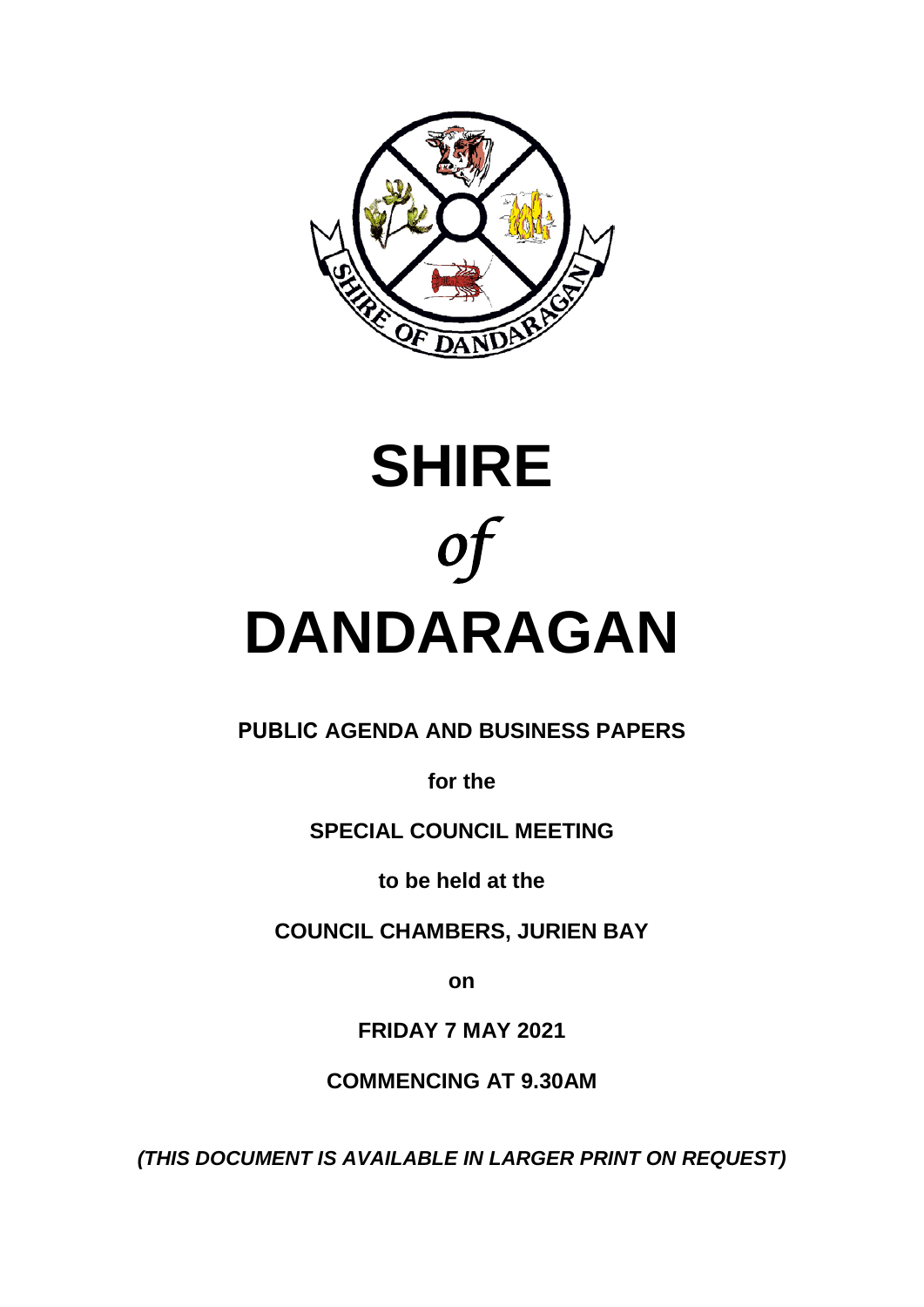#### **AGENDA FOR SPECIAL COUNCIL MEETING TO BE HELD FRIDAY 7 MAY 2021**

#### **1 DECLARATION OF OPENING / ANNOUNCEMENT OF VISITORS**

#### **1.1 DECLARATION OF OPENING**

#### **1.2 DISCLAIMER READING**

*"No responsibility whatsoever is implied or accepted by the Shire of Dandaragan for any act, omission or statement or intimation occurring during this meeting.*

*It is strongly advised that persons do not act on what is heard at this meeting and should only rely on written confirmation of Council's decision, which will be provided within fourteen (14) days of this meeting."*

#### **2 RECORD OF ATTENDANCE / APOLOGIES / APPROVED LEAVE OF ABSENCE**

#### **Members**

Councillor L Holmes<br>
Councillor P Scharf<br>
Councillor P Scharf

Councillor Councillor P Scharf

Councillor P Scharf

Councillor B Scharf

Councillor C Scharf

Councillor B Scharf

Councillor B Scharf Councillor J Clarke Councillor A Eyre Councillor W Gibson Councillor R Rybarczyk Councillor R Shanhun Councillor D Slyns

(Deputy President)

**Staff**<br>Mr B Bailey

(Chief Executive Officer) Mr S Clayton (Executive Manager Corporate & Community Services) Mr D Chidlow (Manager Planning)<br>Ms R Headland (Council Secretary & PA) (Council Secretary & PA)

**Apologies** 

**Approved Leave of Absence**

#### **3 PUBLIC QUESTION TIME**

#### **4 PURPOSE OF THE MEETING**

The purpose of the meeting is to consider an offer for the sale of a residential property, Lot 13 on Deposited Plan 173770, 3517 Dandaragan Road, Dandaragan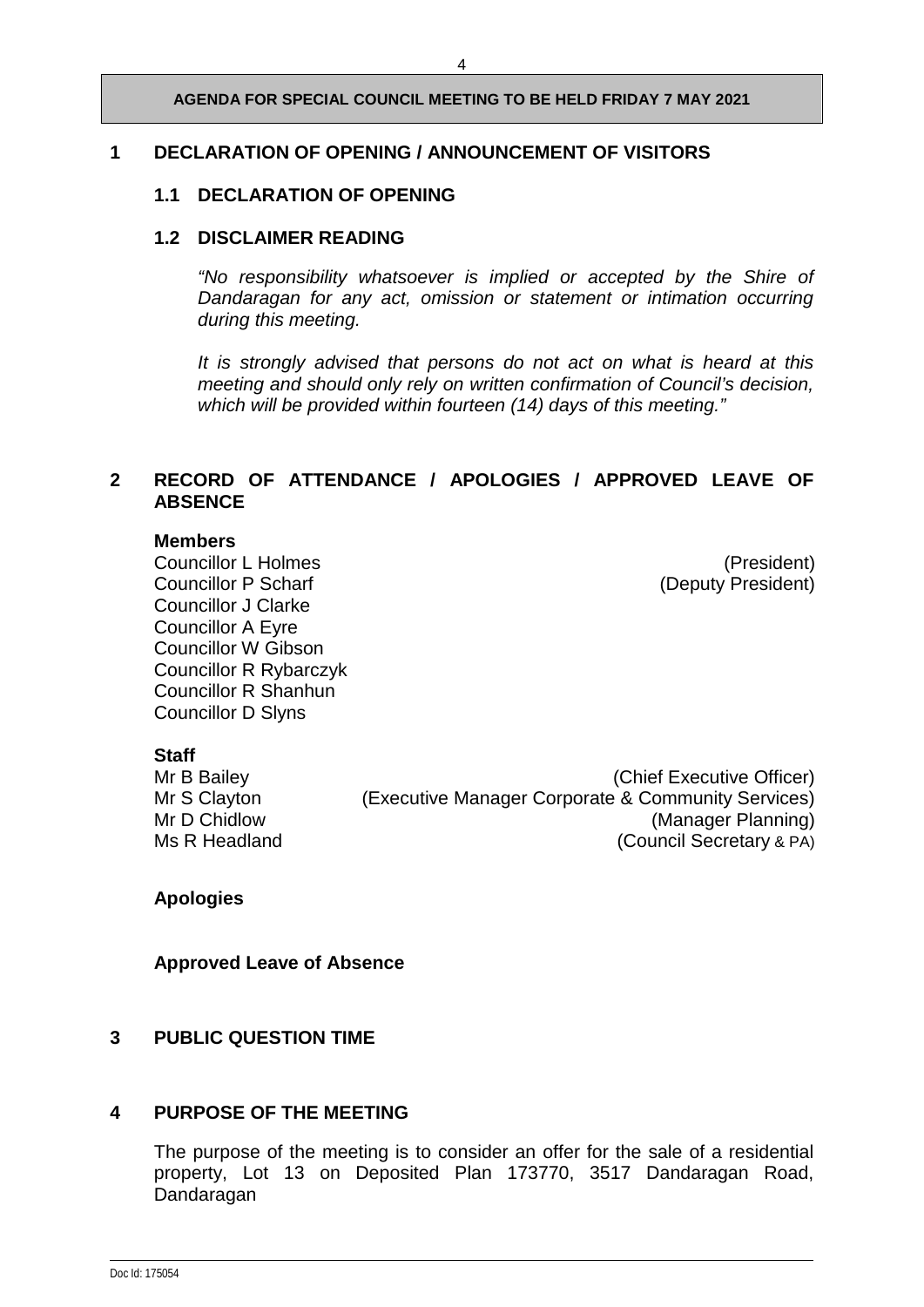#### **AGENDA FOR SPECIAL COUNCIL MEETING TO BE HELD FRIDAY 7 MAY 2021**

### **5 CONFIDENTIAL ITEMS FOR WHICH MEETING IS CLOSED TO THE PUBLIC**

Section 5.23 of the Local Government Act 1995 stipulates that all Council Meetings are generally open to the public. Section 5.23 goes on to identify specific situations in which the Council or committee may close to members of the public the meeting, or part of the meeting.

In situations where it is deemed that a meeting or part of a meeting must be closed to the public, Section 5.23 (3) states "A decision to close a meeting or part of a meeting and the reason for the decision are to be recorded in the minutes of the meeting."

*For a decision to be recorded in the minute a formal motion must be passed by Simple majority clearly stating the reason for the closure in accordance with Section 5.23 of the Local Government Act 1995.*

Local Government Act 1995

*5.23.Meetings generally open to public*

- (1) Subject to subsection (2), the following are to be open to members of the public —
	- (a) all council meetings; and
	- (b) all meetings of any committee to which a local government power or duty has been delegated.
- (2) If a meeting is being held by a council or by a committee referred to in subsection (1)(b), the council or committee may close to members of the public the meeting, or part of the meeting, if the meeting or the part of the meeting deals with any of the following —
	- (a) a matter affecting an employee or employees;
	- (b) the personal affairs of any person;<br>(c) a contract entered into, or which
	- a contract entered into, or which may be entered into, by the local government and which relates to a matter to be discussed at the meeting;
	- (d) legal advice obtained, or which may be obtained, by the local government and which relates to a matter to be discussed at the meeting;
	- (e) a matter that if disclosed, would reveal
		- (i) a trade secret;
		- (ii) information that has a commercial value to a person; or
		- (iii) information about the business, professional, commercial or financial affairs of a person, where the trade secret or information is held by, or is about, a person other than the local government;
	- (f) a matter that if disclosed, could be reasonably expected to
		- (i) impair the effectiveness of any lawful method or procedure for preventing, detecting, investigating or dealing with any contravention or possible contravention of the law;
		- (ii) endanger the security of the local government's property; or
		- (iii) prejudice the maintenance or enforcement of a lawful measure for protecting public safety;
	- (g) information which is the subject of a direction given under section 23(1a) of the *Parliamentary Commissioner Act 1971*; and
	- (h) such other matters as may be prescribed.